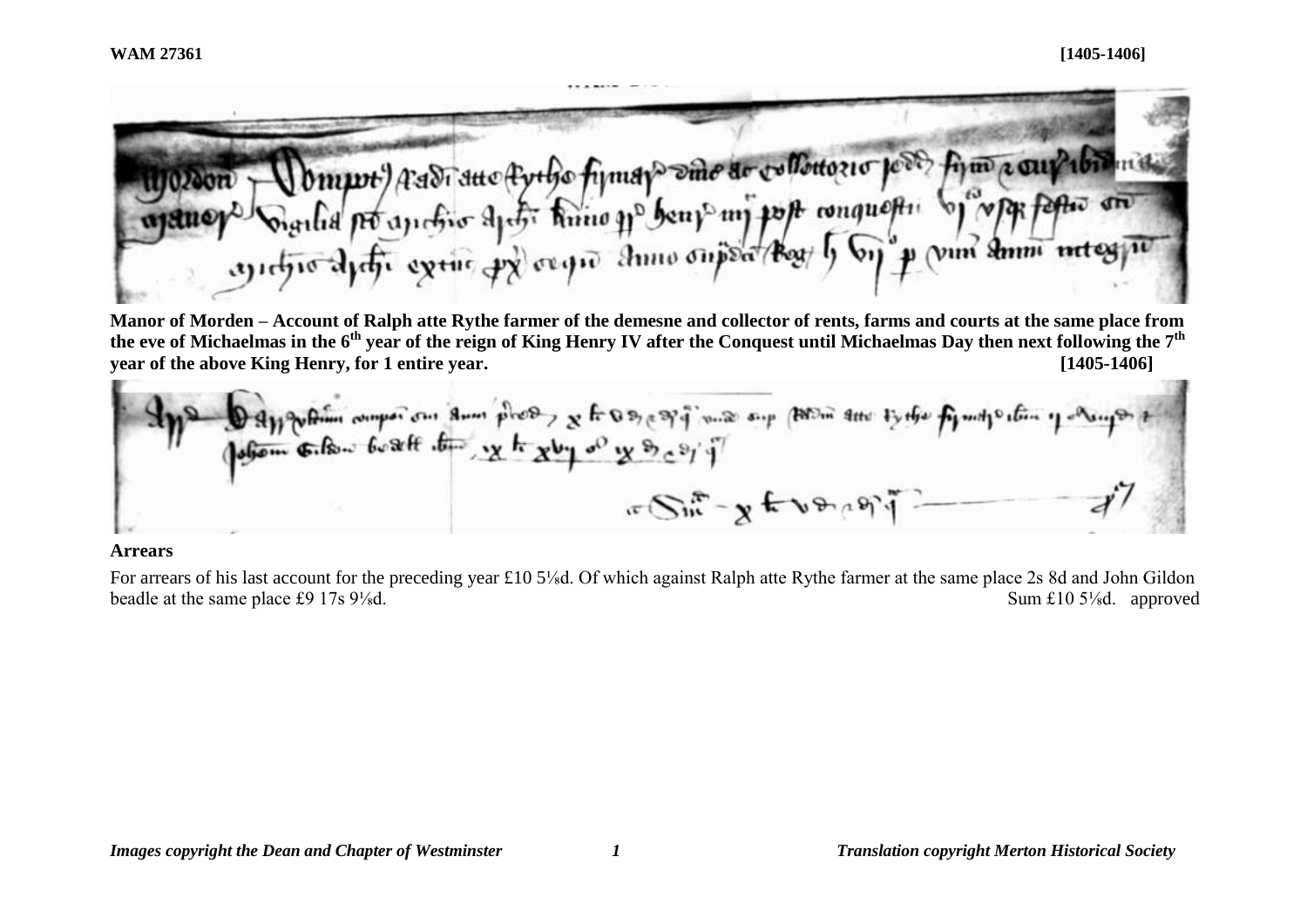De pessor app etim the procession of<br>
Tramage empoure as demotion to Describin - papier - Codpie Gquestin possi var you Spoling 20 somi un Opert Sent are given 43 union to  $\pi$  Sit - mp fe mp of you of **Rents of assize** For rent of assize at the same place for the Michaelmas term 22s 11d. From tallage of customary tenants at the same term 5s 0d.

For rent of William atte Thorne at the same term 1d. Sum £4 4s 9<sup>1</sup>/<sub>2d.</sub> approved

For rent at the same place for the Christmas term 18s 0½d. For rent at the same place for the Easter term 18s 0<sup>1</sup>/<sub>2d</sub>. For rent at the same place for the term of the Nativity of John the Baptist 18s 0½d. For a certain rent called meedselver at the same term 2s 8d.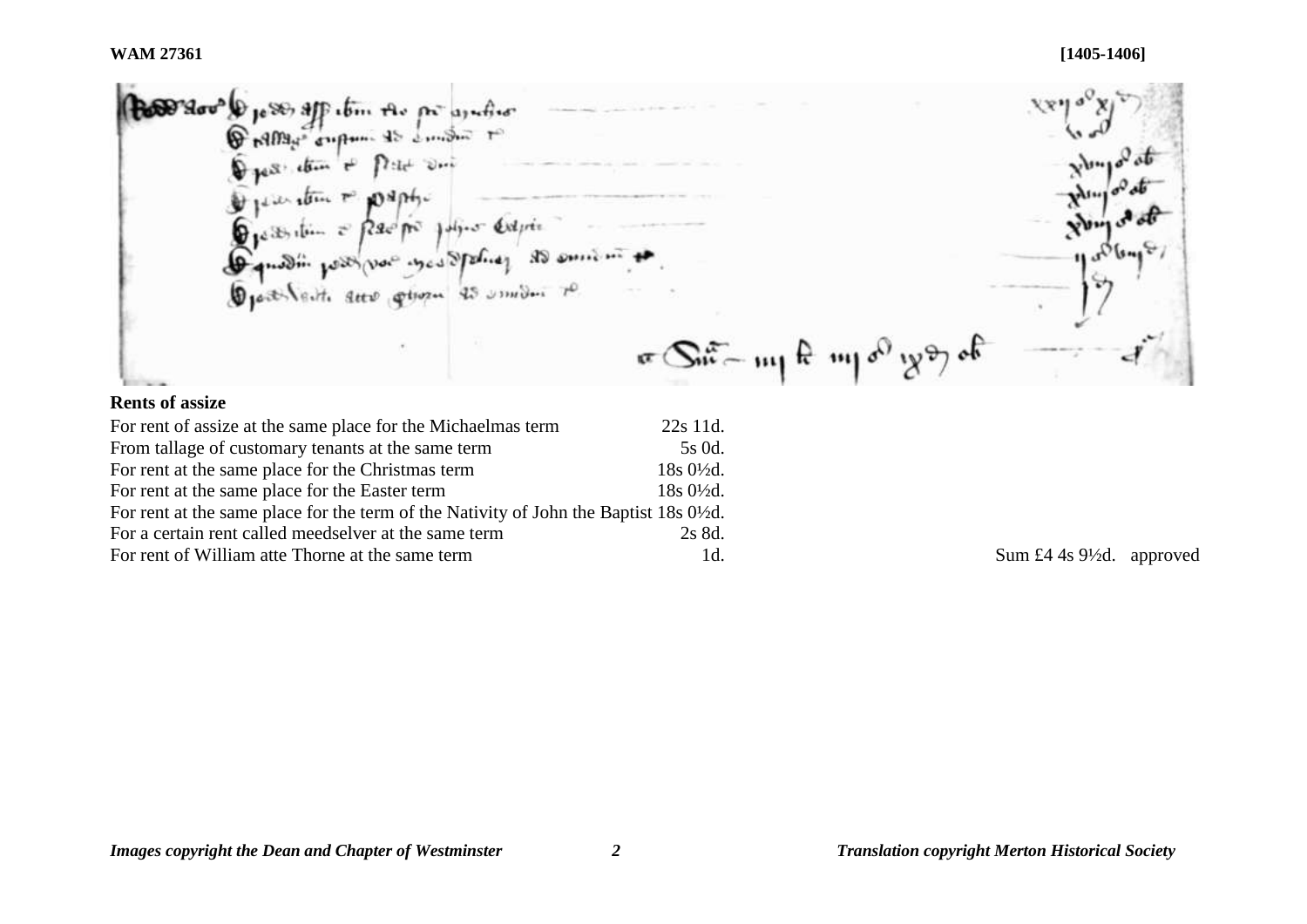**OF A server the property of the company of the Conference of the Conference of the Context of the Conference of the Conference of the Conference of the Conference of the Conference of the Conference of the Conference of** Offy x are repairs from the property on four angular such callections property Sut. Tyby of Gp

## **Farms**

From farm of 30 acres land formerly John de Marreys afterwards William atte Cherch leased to Alan Berenger per year 4 terms 13s 4d. From farm of 20 acres land formerly Simon son of Thomas afterwards Adam Est and 1 tenement and ½ acre land formerly Walter Atte Wode leased to Simone Lightfoot and Thomas Gaston for a term of 7 years, this year 6th, per year 4 terms 12s. From farm of 20 acres land formerly Hugh Huberd afterwards John Huberd leased to John Edward and his heirs per year 4 terms 12s. From farm of 20 acres land formerly John le Godessone and 20 acres land formerly Henry atte Rythe called Jocyes leased to John atte Rythe for a term of 10 years, this year  $6<sup>th</sup>$ , per year 4 terms 14s.

From farm of 10 acres land formerly Thomas atte Cherche leased to Alice Fouler' per year 4 terms 5s.

From farm of 10 acres land formerly Alice atte Rythe leased to Ralph atte Rythe per year 4 terms 5s.

From farm of 10 acres land formerly Henry atte Rythe leased to John Andrew per year 4 terms 5s 6d.

From farm of 2 cottages formerly William Flessh and 1 acre demesne land leased to Baldewyne Popsent per year 4 terms 20d. Sum 68s 6d. approved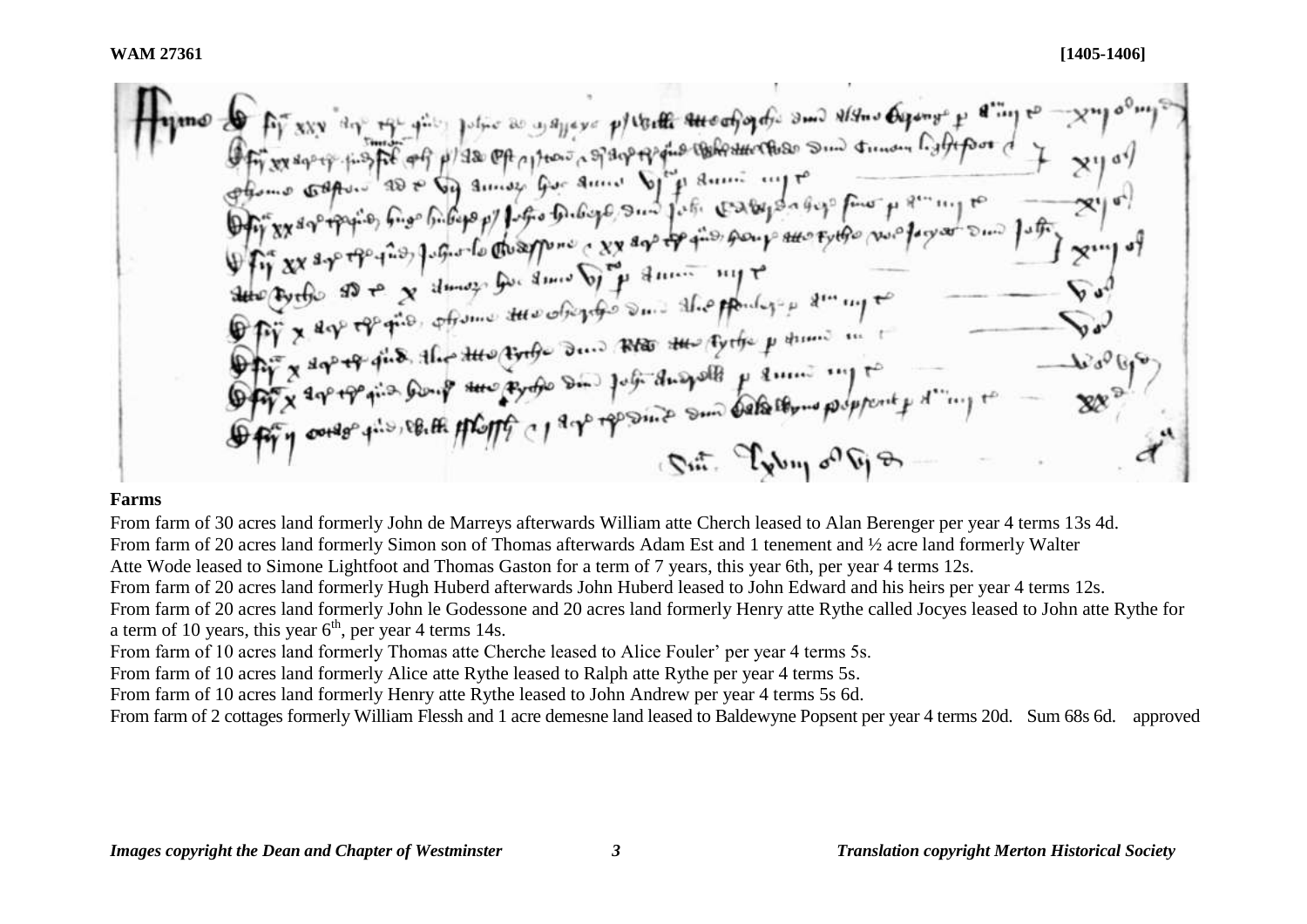**WAM 27361 [1405-1406]**



# **Farm of the demesne**

For farm of the demesne of the manor of Morden, with corn and livestock as overleaf and customary services, leased to Ralph atte Rythe nothing here in cash because he paid in corn overleaf. Sum nothing.



# **Rent in kind [***redditus mobilis***]**

| For 4 capons of 'head-penny'/chevage sold, price per head 4d | 16d. |                     |  |
|--------------------------------------------------------------|------|---------------------|--|
| For 4 cocks and 6 hens of rent sold, price per head 2d       | 20d. |                     |  |
| For 6½ hurdles for the fold of rent sold, price of each 2d   | 13d. | Sum 4s 1d. approved |  |

the pollogic air posed in Memoir

# **Profits of court**

For 1 general Court held at the same place the Monday next after the feast of St Martin 4s 6d. For 1 Court with View held at the same place the Wednesday in the feast of St John before the Latin Gate 14s 9d. Sum 19s 3d. approved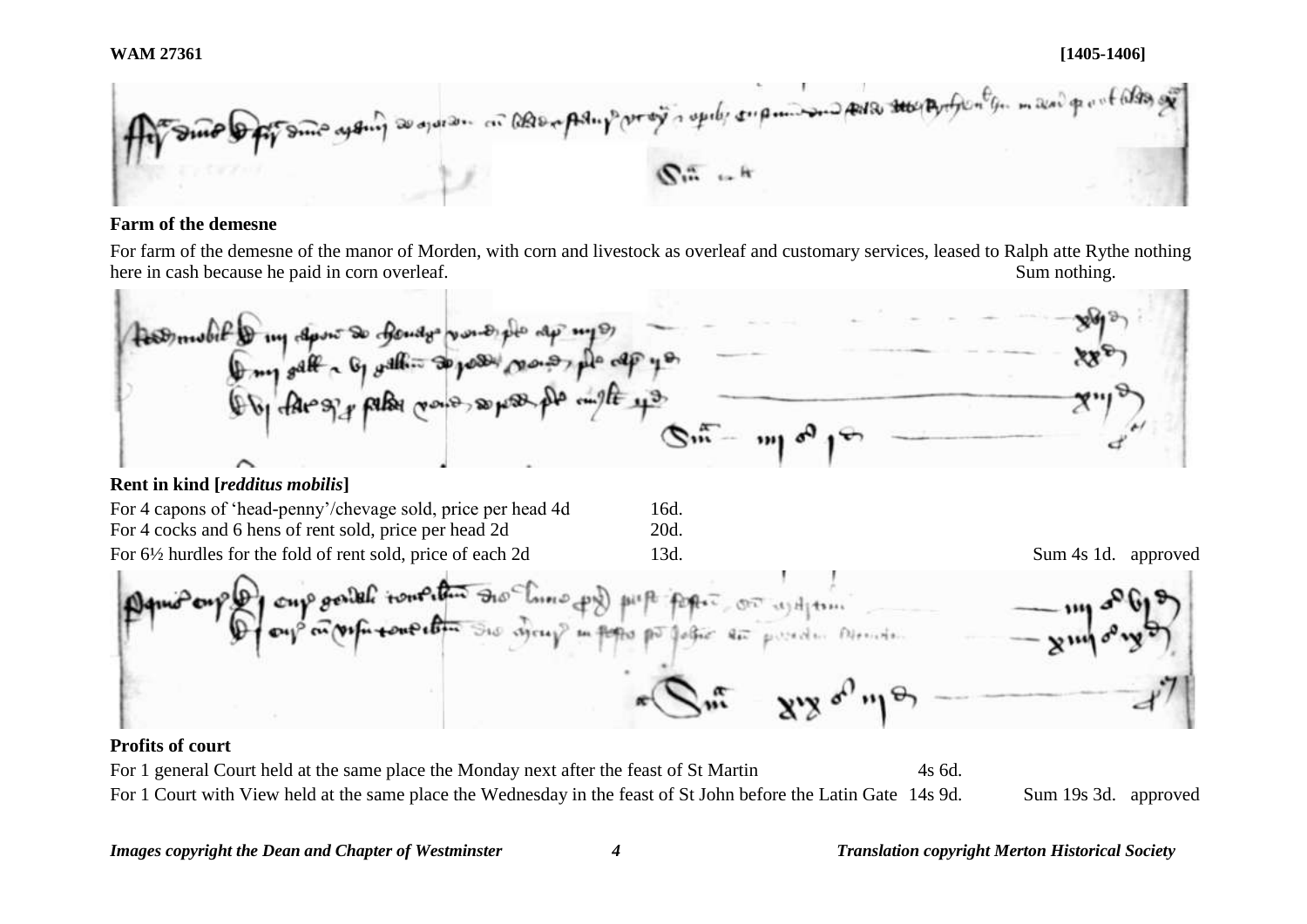



## **Rents Resolute**

In rent resolute of Thomas Kynewardeslee for land at Gildonehelde for the year, 4 terms, 4s. Sum 4s. approved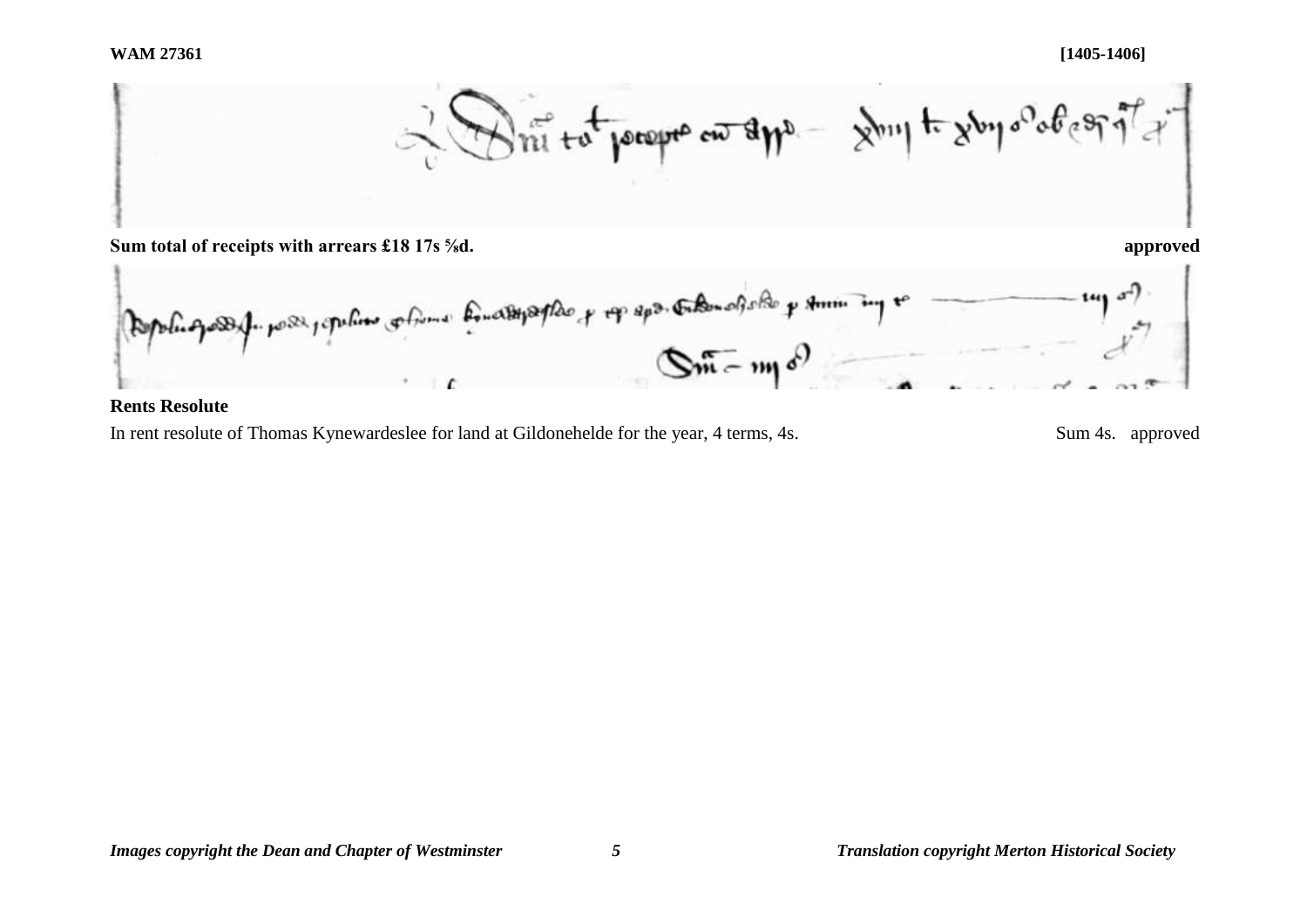or lots and coasting of myso the office one parting to you the 10 for as Appayer py Co. the atter 18ft. Parpogato barro 13/4. Soft. 1050. 888 200 +90 pis folio as the end of the lags of the set of the same of the design of the form by the was you are the for smow for off you dip my good a xx 800 to give Gongo stare Artho (vas for your of mind D. 18 figure sign of group of our company of the most soft of the or of son of most row sugar of the swoon policy per popular adpression part quality of the paper post of day off is for second the port of months pais from our cycles of mines you of By the operation as files po que alico suo conto c x ser the tow its du solution to so it could the company with the same way out As give seeks the cost of the metal one of the  $1'$ ren  $(9, 10)$  $-xyz^0b^{\frac{1}{2}}$ 

#### **Allowances and rent defaults**

In rent allowance to John Gildon Spyk beadle for 1/2 virgate land for his office for the year 4 terms 2s. And for tallage at Michaelmas 2<sup>1</sup>/<sub>8</sub>d. And for meedselver at the Nativity of St John Baptist 1d. In rent default for 30 acres land formerly John Marreys afterwards William atte Cherch because in the lord's hands and at farm above for the year 3s. And for tallage at Michaelmas 6⅜d. And for meedselver at the Nativity of St John Baptist 2d. In rent default for 20 acres land formerly Simon son of Thomas, 20 acres land formerly Hugh Huberd afterwards John Huberd, 20 acres land formerly John le Godessone and 20 acres land formerly Henry atte Rythe called Jocyes because in the lord's hands and at farm above for the year 4 terms 8s, for each tenement 2s. And for tallage at Michaelmas 17d, for each tenement 4¼d. And for meedselver at the Nativity of St John Baptist 8d, for each tenement 2d. In rent default for 10 acres land formerly Thomas atte Cherche, 10 acres land formerly Alice atte Rithe and 10 acres land formerly Henry atte Rythe because in the lord's hands and at farm above for the year 4 terms 3s, for each tenement 12d. And for tallage at Michaelmas 7⅛d, for each tenement 2⅜d. And for meedselver at the Nativity of St John Baptist 6d, for each tenement 2d. In rent default for 2 cottages formerly William Flessh because in the lord's hands and at farm above for the year 4 terms  $2\frac{1}{2}d$ . In rent default for 1 tenement and  $\frac{1}{2}$  acre land formerly Walter atte Wode because in the lord's hands and at farm above for the year 4 terms 1½d. Sum 20s 5‰d. approved

#### *Images copyright the Dean and Chapter of Westminster 6 Translation copyright Merton Historical Society*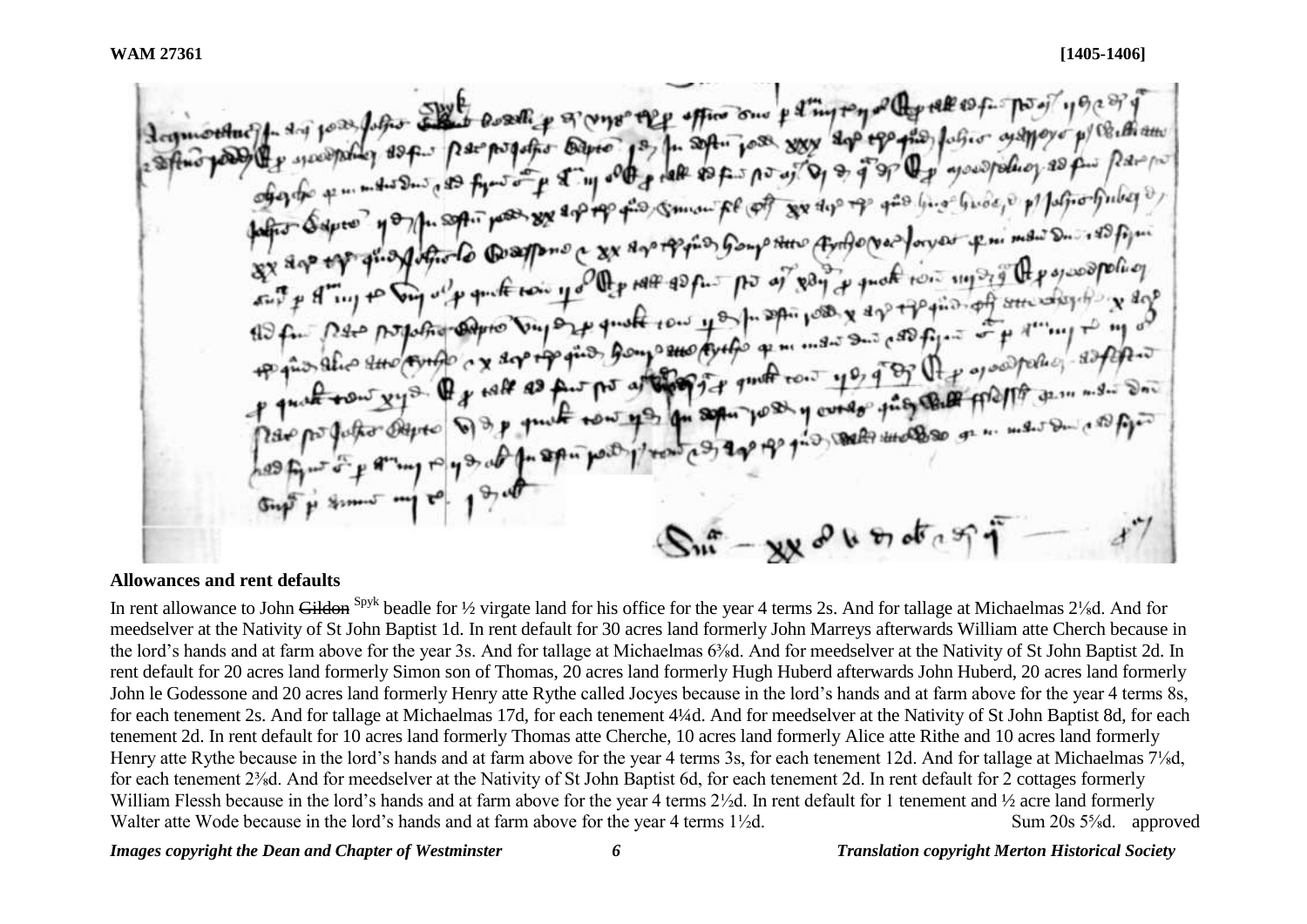

# **Expenses of the Bailiff and others** by farmer

In expenses of the bailiff of Westminster and others with him coming to the same place this year nothing here because by farmer by agreement. And in expenses of the clerk making the account with parchment bought 12d. Sum 12d. approved



# **Cash Deliveries**

Delivered to brother Roger Cretton bailiff of Westminster for various issues by 1 tally, £7 6s 8d. Sum £7 6s 8d. approved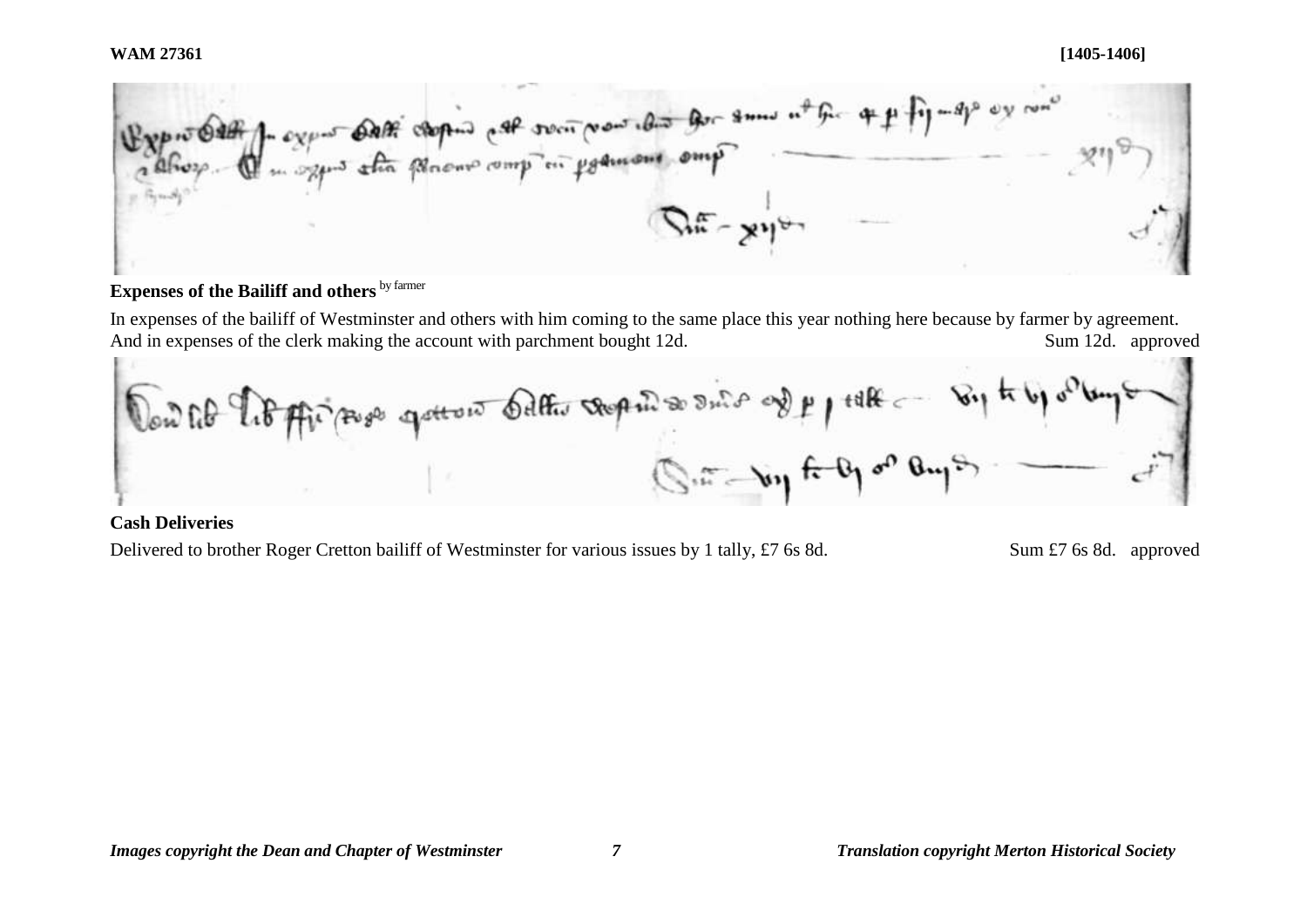$\lim_{\delta\to 0} \lim_{\delta\to 0} \exp\left(-\frac{1}{2}(\delta^2 - \delta\delta) \right)$ The sole of the my of you of the sole point of the state of the state of the state of the state of the state of the state of the state of the state of the state of the state of the state of the state of the state of the st

# **Sum of all expenses and deliveries £8 12s 1<sup>5</sup>/<sub>8</sub>d. And he owes £10 4s 11d.**

Of which remitted to the farmer 20d by grace of the lord Prior and discretion of the auditors. And so he owes £10 3s 3d. And afterwards allowed to the beadle at the same place both for a customary fine and for amercements not levied 9s 6d by grace of the lord Prior and discretion of the auditors. And so he still owes £9 13s 9d.arrears, however, will be charged in the next following account.

*Quietus* And so he is quit in respect of this.

**Of which against** {John Gildone late beadle over and above 40s delivered to the bailiff this year.£7 13s 4d. {John Spyk now beadle at the same place. 40s 5d.

**Value this year £11 17s 5d.**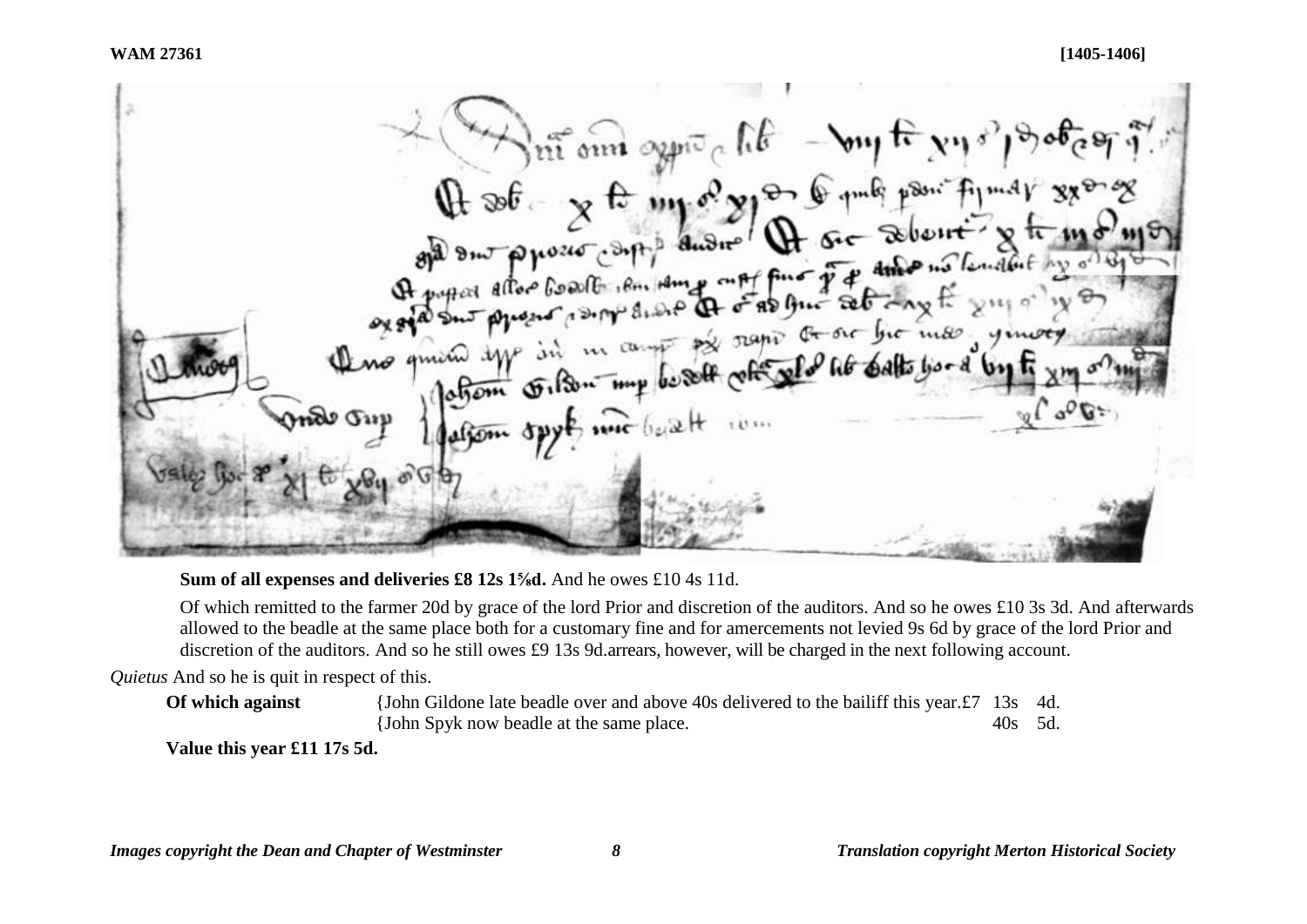### **DORSE.**



**Wheat**

note

Of the remaining, 12 quarters. For the farm of the demesne of the manor leased to Ralph atte Rythe for a term of 7 years, this year  $7<sup>th</sup>$ , 10 quarters, the eighth bushel of heaped measure. Of heaped measure for the same 2½ bushels. And note that the said farmer did not pay the farm for the first year of his term because by agreement he pays his farm for the said first year in the year next following after the end of his term is complete. Sum 22 quarters 2½ bushels. approved.

Of which delivered to brother John Burwell keeper of the granary at Westminster by 1 tally 10 quarters 2½ bushels by struck measure. Sum 10 quarters 2½ bushels. And there remain 12 quarters wheat in the hands of Ralph atte Rythe farmer of the demesne at the same place. approved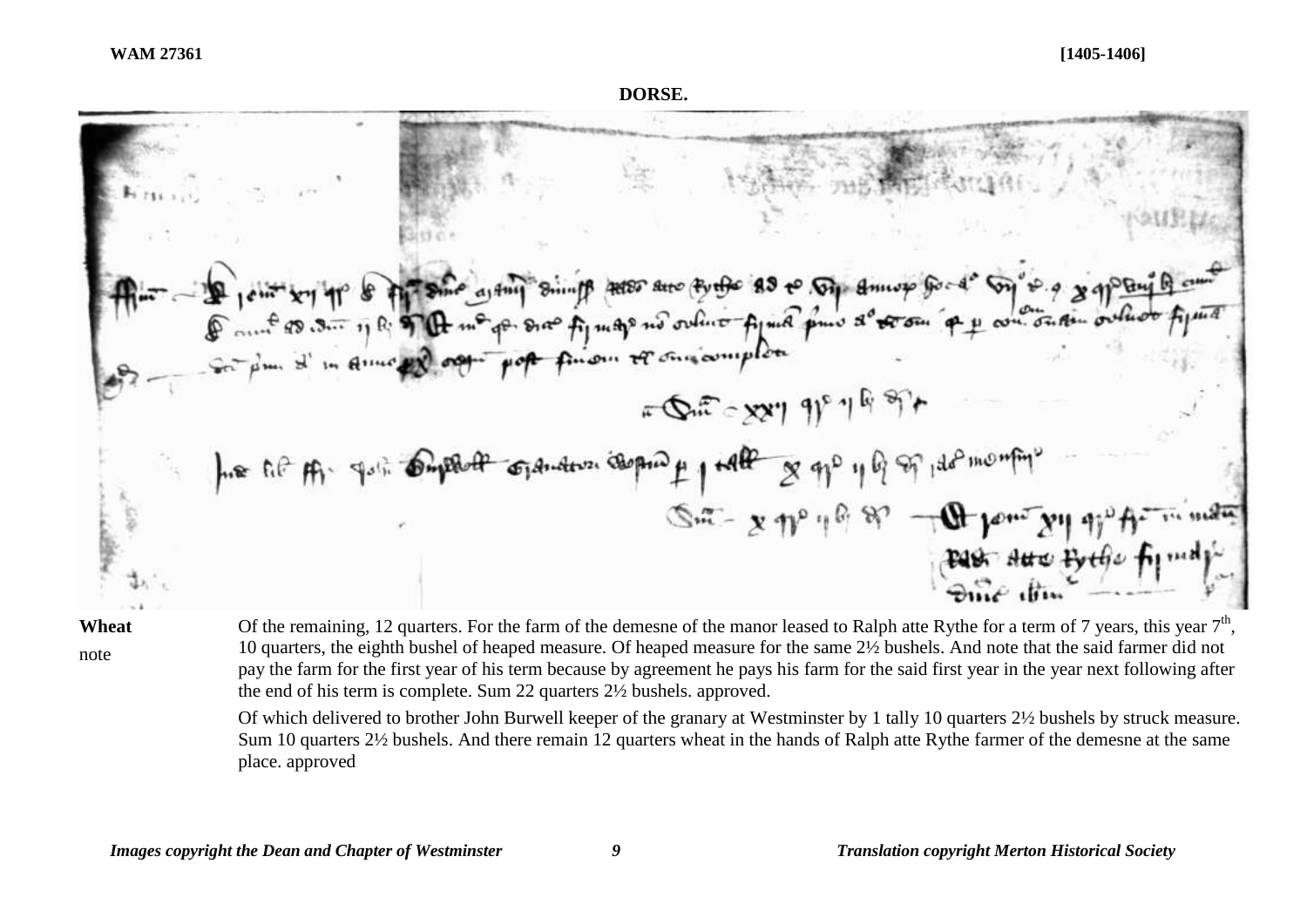

 $\frac{16}{3}$  or  $\frac{12}{3}$  m of the second space of the state of the state of the state of the state of the state of the state of the state of the state of the state of the state of the state of the state of the state of th  $168$ Din-gloup of be so R& John Diou & Ausun 'so Adrumator raff yo group of lar pou  $8 - 88 - 96 - 67$ 

**Barley** note

Of the remaining, 38 quarters 2½ bushels barley by struck measure, of which 20 quarters 5 bushels in arrears of farm. For the farm of the demesne leased to the aforesaid Ralph as appears above under the heading Wheat 10 quarters, the eighth bushel of heaped measure. Of heaped measure for the same 2½ bushels. And note that the said farmer did not pay his farm the first year of his term because by agreement he pays farm for the said first year in the year next following after the end of his term is complete. Sum 48 quarters 5 bushels. approved.

Of which delivered to John Drenk *serviens* of Battersea without tally 15 quarters 4 bushels. Given for heaped measure for the same 3 bushels 3 pecks. Sum 15 quarters 7 bushels 3 pecks. And there remain 32 quarters 5 bushels 1 peck barley by struck measure in the hands of the aforesaid farmer, of which 14 quarters 5 bushels 1 peck in arrears of farm. approved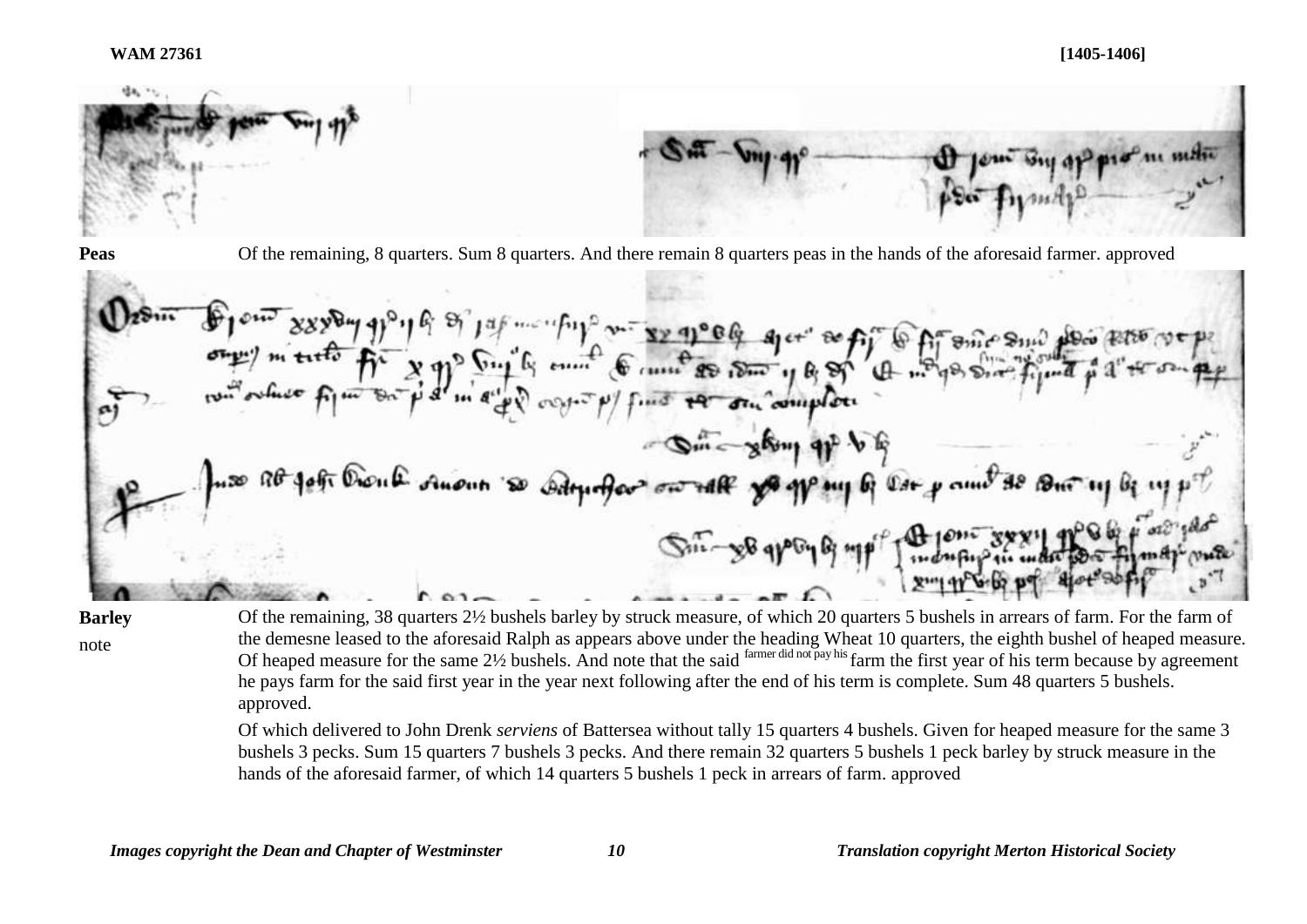$\nabla^{(1)}$  and  $\nabla^{(2)}$  and  $\nabla^{(3)}$ Fil South Some article to cure as our for of the most sure find no on  $\sigma v$  $-5.5 - y \log 99$  $5.7 + 9.82$  $-6.40968$ 

**Oats** note

Of the remaining, 43 quarters 4½ bushels, of which 18 quarters 4½ bushels in arrears of farm. For the farm of the demesne leased to the same Ralph as appears above under the heading Wheat 6 quarters, the eighth bushel of heaped measure. Of heaped measure for the same 1½ bushels. And note that the said farmer did not pay the farm for the first year of his term because by agreement he pays his farm for the said first year in the year next following after the end of his term is complete. Sum 49 quarters 6 bushels.

Of which delivered to the aforesaid *serviens* of Battersea without tally 6 quarters 5½ bushels struck. Sum 6 quarters 5½ bushels. And there remain 43 quarters ½ bushel oats in the hands of the aforesaid farmer, of which 18 quarters ½ bushel in arrears of farm. approved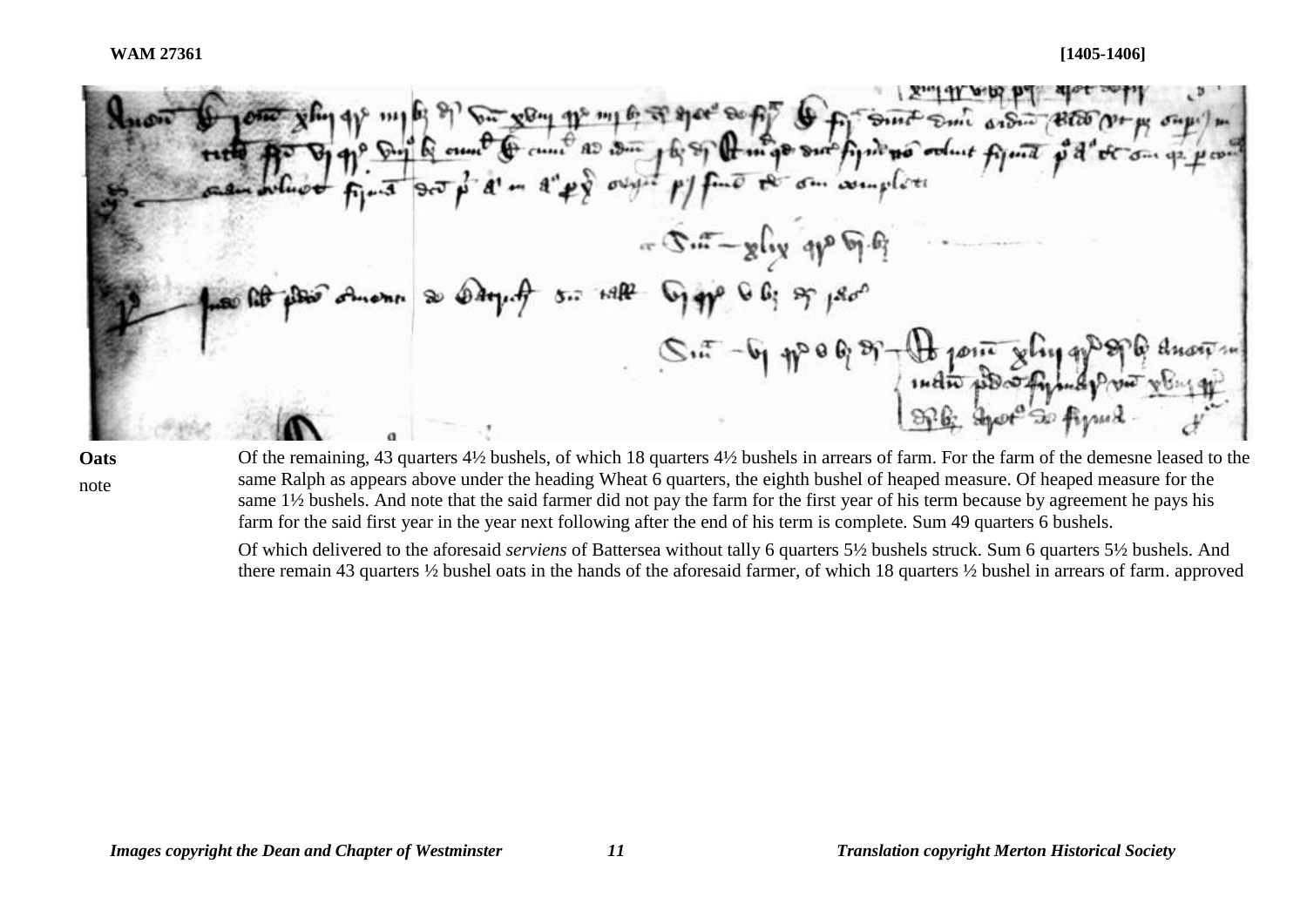

**Oxen** Of the remaining, 8. And there remain 8 oxen in the hands of the aforesaid farmer. approved

Geese Of the remaining, 7, of which 1 gander and 4 breeding females. And there remain 7 geese, of which 1 gander and 4 breeding females, in the hands of the aforesaid farmer.

Capons Of head-penny/chevage of William Edward<sup>2</sup> and John atte Hegg<sup>, 2</sup> the lord's serf as appears by roll of court, 4. And sold as within. And it balances. approved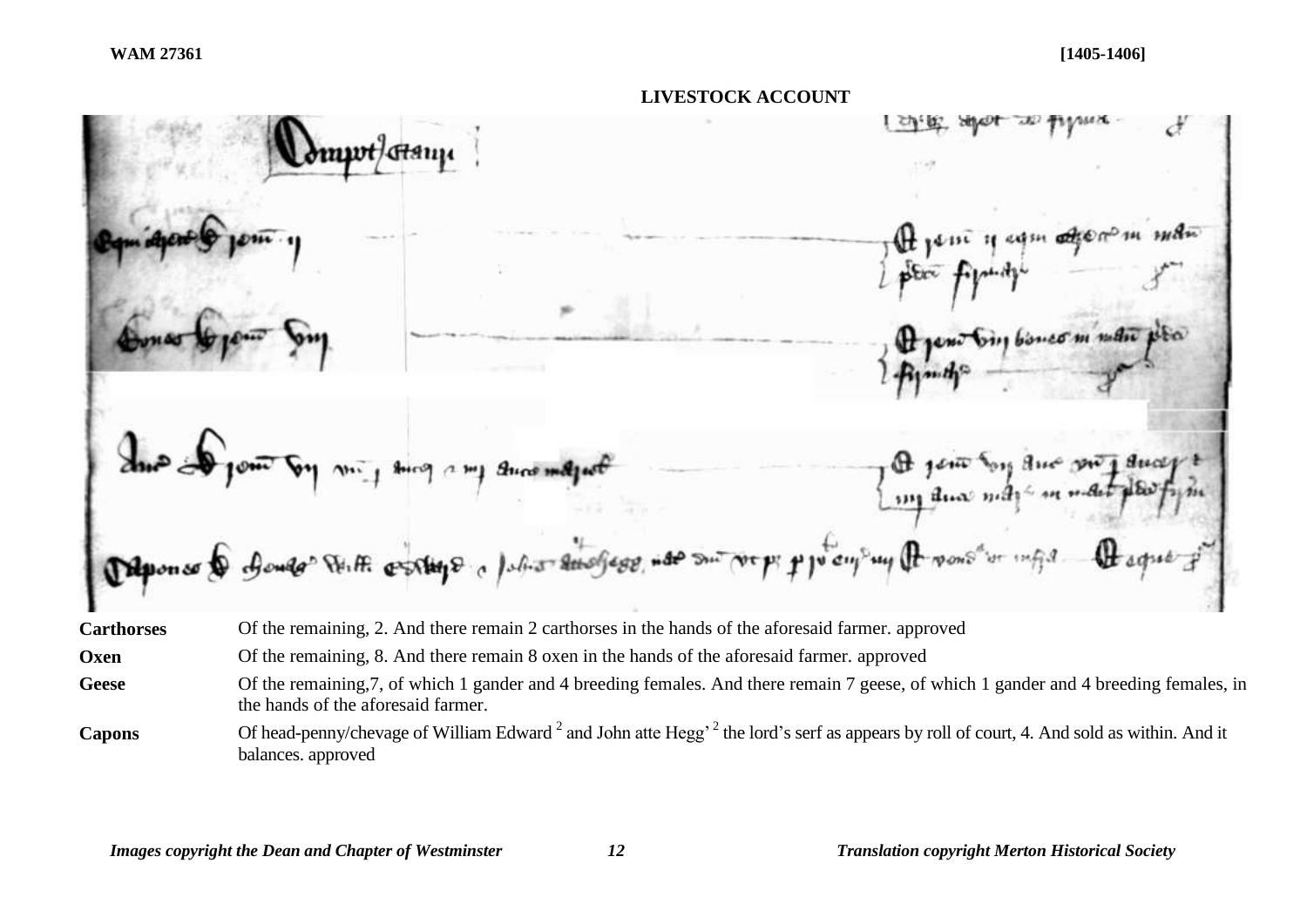3.11. 
$$
\frac{1}{2}
$$

\n4. 
$$
\frac{1}{2}
$$

\n5. 
$$
\frac{1}{2}
$$

\n6. 
$$
\frac{1}{2}
$$

\n7. 
$$
\frac{1}{2}
$$

\n8. 
$$
\frac{1}{2}
$$

\n9. 
$$
\frac{1}{2}
$$

\n1. 
$$
\frac{1}{2}
$$

\n1. 
$$
\frac{1}{2}
$$

\n1. 
$$
\frac{1}{2}
$$

\n1. 
$$
\frac{1}{2}
$$

\n1. 
$$
\frac{1}{2}
$$

\n1. 
$$
\frac{1}{2}
$$

\n1. 
$$
\frac{1}{2}
$$

\n1. 
$$
\frac{1}{2}
$$

\n1. 
$$
\frac{1}{2}
$$

\n1. 
$$
\frac{1}{2}
$$

\n1. 
$$
\frac{1}{2}
$$

\n1. 
$$
\frac{1}{2}
$$

\n1. 
$$
\frac{1}{2}
$$

\n1. 
$$
\frac{1}{2}
$$

\n1. 
$$
\frac{1}{2}
$$

\n1. 
$$
\frac{1}{2}
$$

\n1. 
$$
\frac{1}{2}
$$

\n1. 
$$
\frac{1}{2}
$$

\n1. 
$$
\frac{1}{2}
$$

\n1. 
$$
\frac{1}{2}
$$

\n1. 
$$
\frac{1}{2}
$$

\n1. 
$$
\frac{1}{2}
$$

\n1. 
$$
\frac{1}{2}
$$

\n1. 
$$
\frac{1}{2}
$$

\n1. 
$$
\frac{1}{2}
$$

\n1. 
$$
\frac{1}{2}
$$

\n1. 
$$
\frac{1}{2}
$$

\n1. 
$$
\frac{1}{2}
$$

\n2. 
$$
\frac{1}{2}
$$

\n3. 

**Cocks and hens** Of the remaining, 1 cock and 12 hens. Of rent at Christmas 4 cocks and 6 hens. Sum 23. approved Of which in sale as within 4 cocks and 6 hens of rent. And there remain 1 cock and 12 hens in the hands of the aforesaid farmer. approved.

**Hurdles for the**  Of the remaining, 68. Of rent at Hokeday 13. Sum 81. approved.

**fold** Of which in rent allowance of John Gildon beadle for ½ virgate land because he is not charged for such rent. In rent default for 30 acres land formerly John de Marreys, 20 acres land formerly Simon son of Adam Est [sic], 20 acres land formerly Hugh Huberd afterwards John Huberd, 20 acres land formerly John le Godessone, 20 acres land formerly Henry atte Rithe called Jocyes because in the lord's hands and at farm as within, 5 hurdles, for each tenement 1 hurdle. In rent default for 10 acres land formerly Thomas atte Cherche, 10 acres land formerly Alice atte Rythe and 10 acres land formerly Henry atte Rythe because in the lord's hands and at farm as within 1½ hurdles, for each tenement ½ hurdle. In sale as within 6½ hurdles. Sum 13. And there remain 68 hurdles for the fold in the hands of the

*Images copyright the Dean and Chapter of Westminster 13 Translation copyright Merton Historical Society*